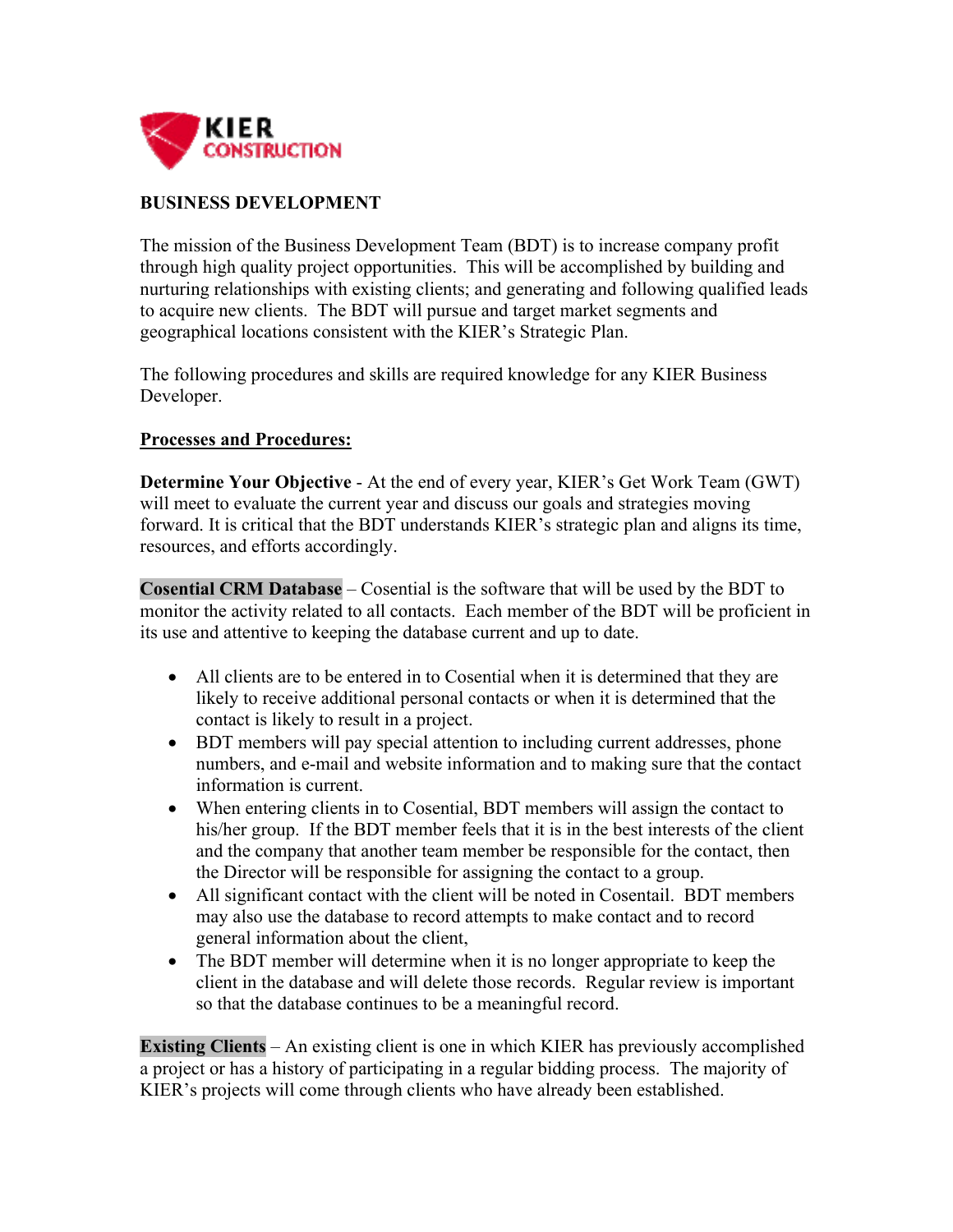- Cosential Contact Review: Each record in Cosentail will be reviewed at the end of each year. The BDT member will determine if personal contact with that client is appropriate. It is recognized that because of circumstances some contacts are in the database for the sole purpose of receiving KIER advertising material.
- Regular Contact: Each client or prospective client should receive the appropriate constant contact. That interaction may consist of face to face meetings, telephone calls or e-mail exchanges. Knowledge of the individual contact and need for the frequency and type of communication shall be determined by the team member managing the client. Each approach will be based on the BDT member's knowledge of the client and his/her needs, as well as upcoming project potential.
- Client Familiarization: Each BDT member will become familiar with clients, their families and their interests. Invitations to special KIER client events will be extended based on that information.
- Constant Job Satisfaction: When we start a project with a client it is the responsibility of the BDT member that sold the project to stay in constant contact with that client through construction. We should be visiting the site and talking to the client at least every two months. Should significant problems become evident during the mid-job interview, the BDT member should be involved with the overall team's approach to solutions.
- Site Visits: The Business Development team members will regularly visit project sites. The purpose of the site visit is to increase knowledge of projects; develop a working relationship with operations team members and improve communication with clients. It is recommended that the project be discussed with the Project Manager prior to visiting the site.
- Social Events: Activities that fit the client's preferences will be utilized to develop stronger relationships. Lunch, dinner, golf, client events, Jazz games, Weber State University Basketball games and other opportunities that strengthen client relationships are critical for better relationships and increased profitability. Creativity as well as knowledge of the client's interests is of particular importance.
- Website Review: Client websites (particularly public entities) will be regularly reviewed to keep abreast of the latest projects.

**New Client Acquisition** – The acquiring of new clients is primarily the responsibility of the BDT. However, all KIER employees are expected to assist with this effort. New clients will need to be acquired each year to help sustain KIER's growth and to replace projects of existing clients as business opportunities change.

 Referrals: The BDT will verify and, if deemed credible, will track and follow up on each new lead. These leads might come from existing clients and contacts, architects, information from superintendents, project managers, estimators, subcontractors and suppliers.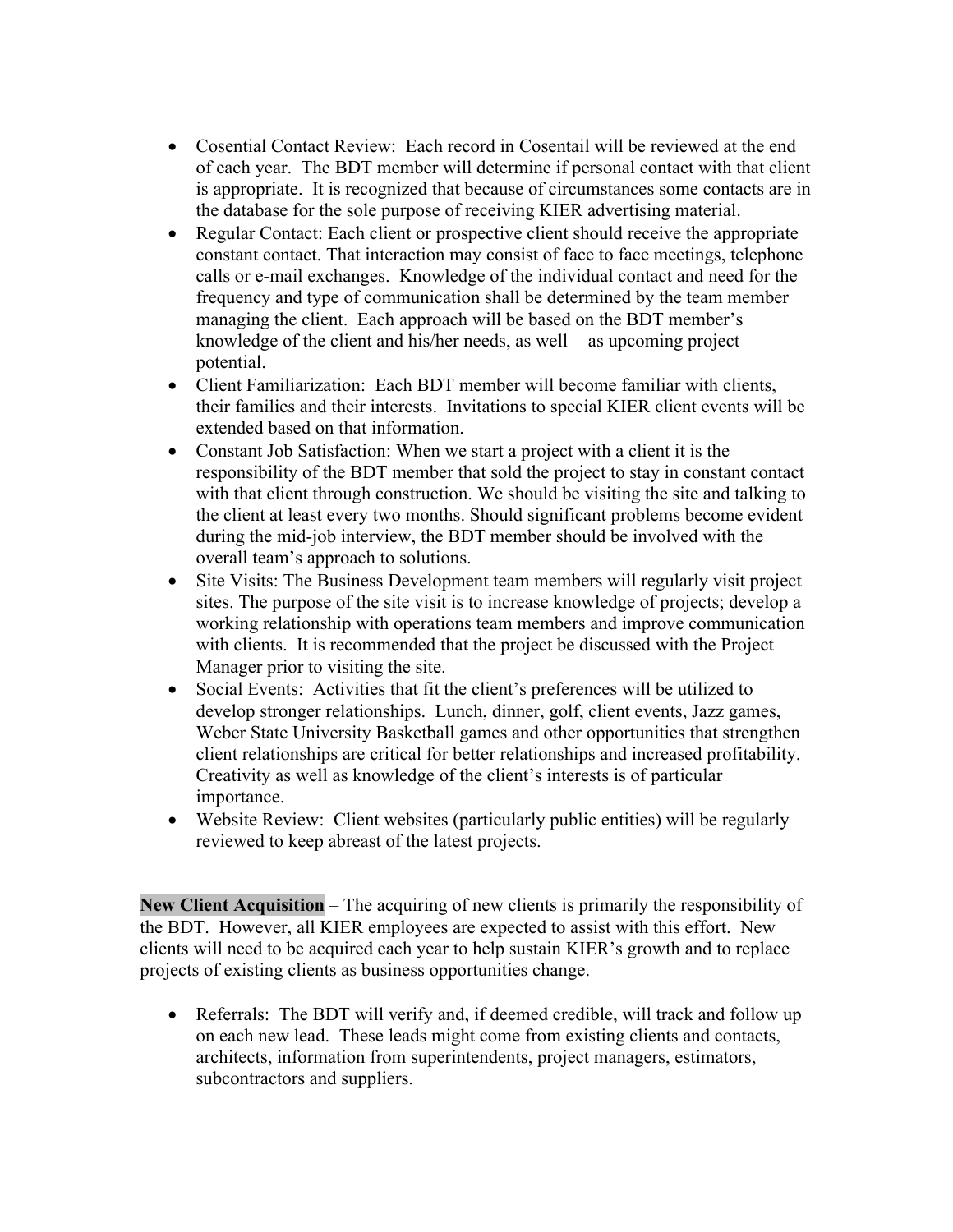Cold Calls: BDT members will generate and track new leads and opportunities through a number of sources including Dodge Reports, Construction Journal, trade publications, newspapers, magazines and property signs, etc.

**Project Evaluations** – Whether new project opportunities come from an existing client or as a result of effort to acquire new business. The Get Work Team will strategically evaluate each client and opportunity to determine how we will approach the opportunity.

- An emphasis will be placed on quality projects with a reasonable chance of profitability and manageable risk.
- Factors to be considered include:
	- Relationships: Evaluate and determine the strength of the existing relationship with the architect, owner or project manager.
	- Long Term Potential: Evaluate whether this client has the potential to provide KIER with quality future project opportunities.
	- Chance of acquiring the project: Evaluate the number of competitors, selection process (bid, proposal process, etc.) and realistically determine the chance of winning the project or beginning to develop a long-term relationship as a result of participating in the process.
	- Resources: Evaluate and determine if KIER can realistically provide the personnel needed to acquire and deliver the project. This evaluation must realistically include marketing, estimating and operations personnel.
	- Funding: Determine up front if the financing or funding is in place.

**Proposals:** Proposals may come in the form of Request For Qualification (RFQ), Request For Proposal (RFP), General Conditions (GC) and Fee Bid etc. The BDT member serves as the team leader and will work closely with the other assigned team members in the development and submission of these proposals. The BDT member will work with other department heads as required to organize a team to develop the proposal. The BDT member is responsible for writing the management plan, organizing and conducting team meetings, developing and implementing any required presentations and coordinating with marketing in the development of presentation aids. It is expected that the BDT member will find out as much information about the project, users, selection committee members, location, start and finish dates and key "hot buttons" that may give the KIER team an advantage over the competition. It will also be the BDT member's responsibility to organize a debriefing of the proposal's successes and failures and share that information with management, the project team and other BDT members.

**Company to Company Lunch Meetings:** Architects, developers, real estate brokers, engineering firms and other like contacts are a wonderful source of information regarding new projects and potential new clients. BDT members will maintain regular contact with these types of firms in targeted areas. The BDT will put together Lunch Meetings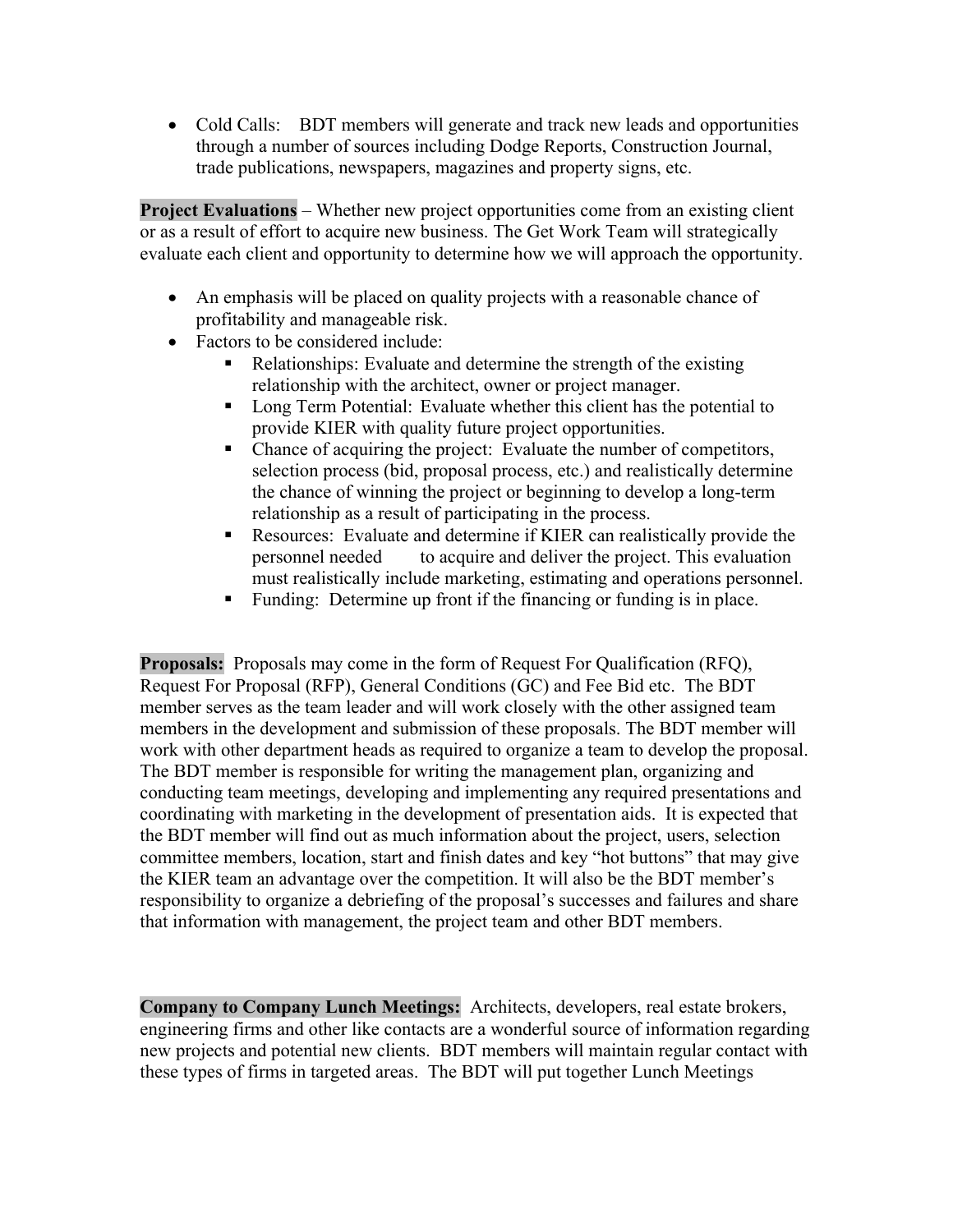approximately monthly with a few members of these firms. Marketing will provide organizational assistance to these meetings.

- Targeted firms will be identified in Business Development staff meetings with assignments made for a BDT member to contact the firm and find a date.
- An adequate number of BDT members and KIER Team members will attend the event to insure effective communication with the invited guests.
- Appropriate Dress for the occasion and for the invited firm will be worn.
- Brochures and/or other advertising materials will be distributed to the invited guests so that they can learn more about KIER.
- A BDT member will pick up the check and use company provided credit card for the expenditure under the normal policy.

**Collateral Materials:** Marketing materials are custom assembled and distributed to clients on an as required basis to provide desired information about KIER for clients and potential clients.

- The Brochure process begins with a written request to the Marketing Coordinator requesting the brochure and providing the name and company of the contact and the type of project profiles to be included.
- Brochures are bound identifying KIER Construction and personalized for the individual/company who is to receive the brochure.
- The brochures include general information about the company relative to organizational status, officers, banking and insurance relationships, licenses.
- The main section of the brochure is project profiles custom designed to address the client and the client's potential projects. Those who request brochures should identify to the Marketing Coordinator the kind of profiles that are to be included in the brochure.
- Brochures are best distributed with a personal contact, however, it is not unusual to mail the brochures when the client is out of the area or there is difficult in arrange a personal meeting. If mailed, a cover letter from the BDT member would normally accompany the brochure.

**Business Development Bid Calendar:** The BD bid calendar includes dates when plans are expected to be received and when bids are due. Each BDT member has the responsibility to update the calendar on a regular (at a minimum weekly and possibly daily) basis with those projects for which they have responsibility. The Director of Business Development will assign a team member with the overall responsibility for the Calendar.

- Calendar Software: The calendar for the current year is in Outlook and will be shared with those members of the BDT that are required to update the opportunities.
- Projects: Projects are color coded to identify the type of bid.